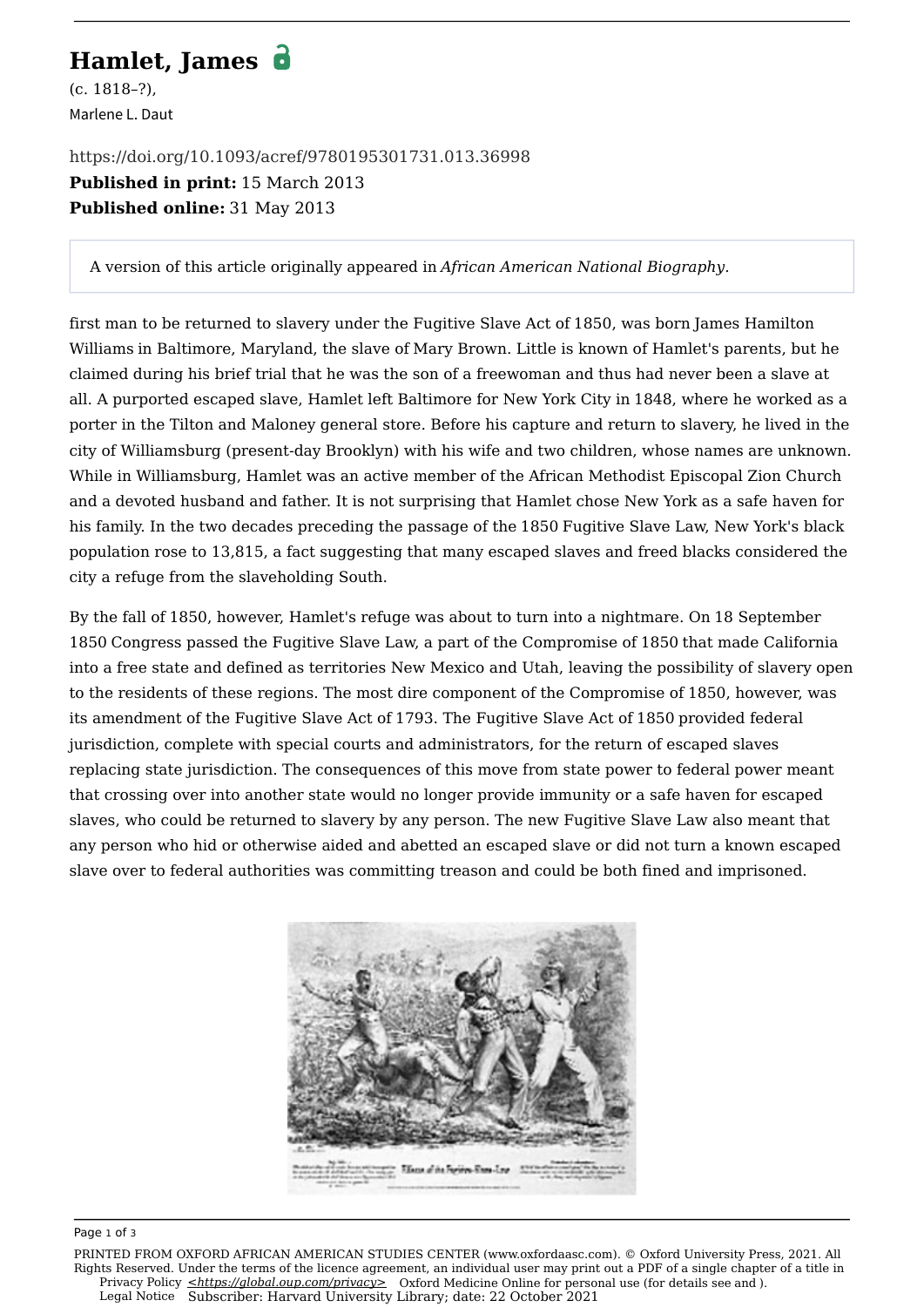James Hamlet, the first man to be returned to slavery under the Fugitive Slave Act of 1850. This abolitionist poster protests his recapture.

(Library of Congress.)

On 26 September 1850, only eight days after the passage of the new law, James Hamlet became the first person to be returned to slavery under its provisions. Hamlet was arrested at 58 Water Street, his place of work, by the U.S. marshal Benjamin H. Tallmadge, after the U.S. commissioner Alexander Gardiner issued a warrant for his arrest. Hamlet's former owner, Mary Brown, had enlisted the help of Thomas J. Clare, a renowned slave catcher, as well as the New York City's Union Safety Committee, an organization formed to assist slave owners in retrieving their "property." Brown sent written testimony along with a power of attorney with Clare to the Circuit Court of the U.S. New York Southern District claiming that James Hamlet was her property and accusing him of running away. She also sent her son, Gustavus Brown, to offer oral testimony in support of her case that Hamlet was actually her slave and not a freeman at all.

Upon his arrest, Hamlet was taken to the old city hall where he was given a summary hearing—which meant that he could be tried, convicted, and deported the very same day of his capture. Hamlet claimed during his defense that he was not a slave because his mother was free and so he had "entitled himself to freedom," but since blacks were not allowed to testify under the new law, his statements were inadmissible (Quarles, 197). The New York abolitionists tried to prevent his deportation by offering legal counsel, but the attorney arrived too late, and Hamlet was rushed back to Baltimore, all within the space of a few hours. Immediately upon his return to Baltimore, Brown advertised the sale of Hamlet in the *Journal of Commerce*, claiming that he was a "steady, correct and upright man" (Tappan, 5).

News of Hamlet's arrest spread rapidly across New York in both abolitionist and religious circles. Many New Yorkers, both white and black, were outraged by what they considered to be unconstitutional treatment with respect to Hamlet's trial, and five days later the black abolitionist leader the Reverend [Charles Bennett Ray](https://oxfordaasc.com/documentId/acref-9780195301731-e-35358) of the Mother African Methodist Episcopal Zion Church informed 500 people during a sermon that \$800 had been raised by abolitionists to purchase Hamlet's freedom, a controversial move since many abolitionists argued that slavery constituted a theft and that slave owners should never be compensated. On 5 October 1850 thousands of people, Whigs and Democrats, Free-Soil and Liberty Party men, along with black and white abolitionists gathered at the park next to the New York City Hall to welcome Hamlet home. Before Hamlet took the stage that day, the crowd heard speeches by the black abolitionists [William Peter Powell](https://oxfordaasc.com/documentId/acref-9780195301731-e-35129) , the Reverend John P. Raymond, and [Robert Hamilton](https://oxfordaasc.com/documentId/acref-9780195301731-e-36995) . When Hamlet took the stage alongside his wife, he was too overcome with gratitude to speak and so simply waved around a handkerchief that had been dampened by his tears. Hamilton apparently said of Hamlet's silence, "he is a free man—that is a speech itself" (Quarles, 198).

After the meeting in the park, Hamlet was escorted home to Williamsburg by nearly 200 people. Though little else is known of Hamlet's life, including the exact date of his death or what his activities may have been after his capture and release, his life has become a symbol of the struggle by abolitionists against the injustices of the Fugitive Slave Law. As a result of the Hamlet case and the federal government's drive to enforce the new law, New York's black population dropped from 13,815 to 12,574.

Page 2 of 3

[Privacy Policy](https://global.oup.com/privacy) **[<https://global.oup.com/privacy>](https://global.oup.com/privacy)** Oxford Medicine Online for personal use (for details see and ). [Legal Notice](https://oxfordaasc.com/page/legal-notice) Subscriber: Harvard University Library; date: 22 October 2021 PRINTED FROM OXFORD AFRICAN AMERICAN STUDIES CENTER (www.oxfordaasc.com). © Oxford University Press, 2021. All Rights Reserved. Under the terms of the licence agreement, an individual user may print out a PDF of a single chapter of a title in